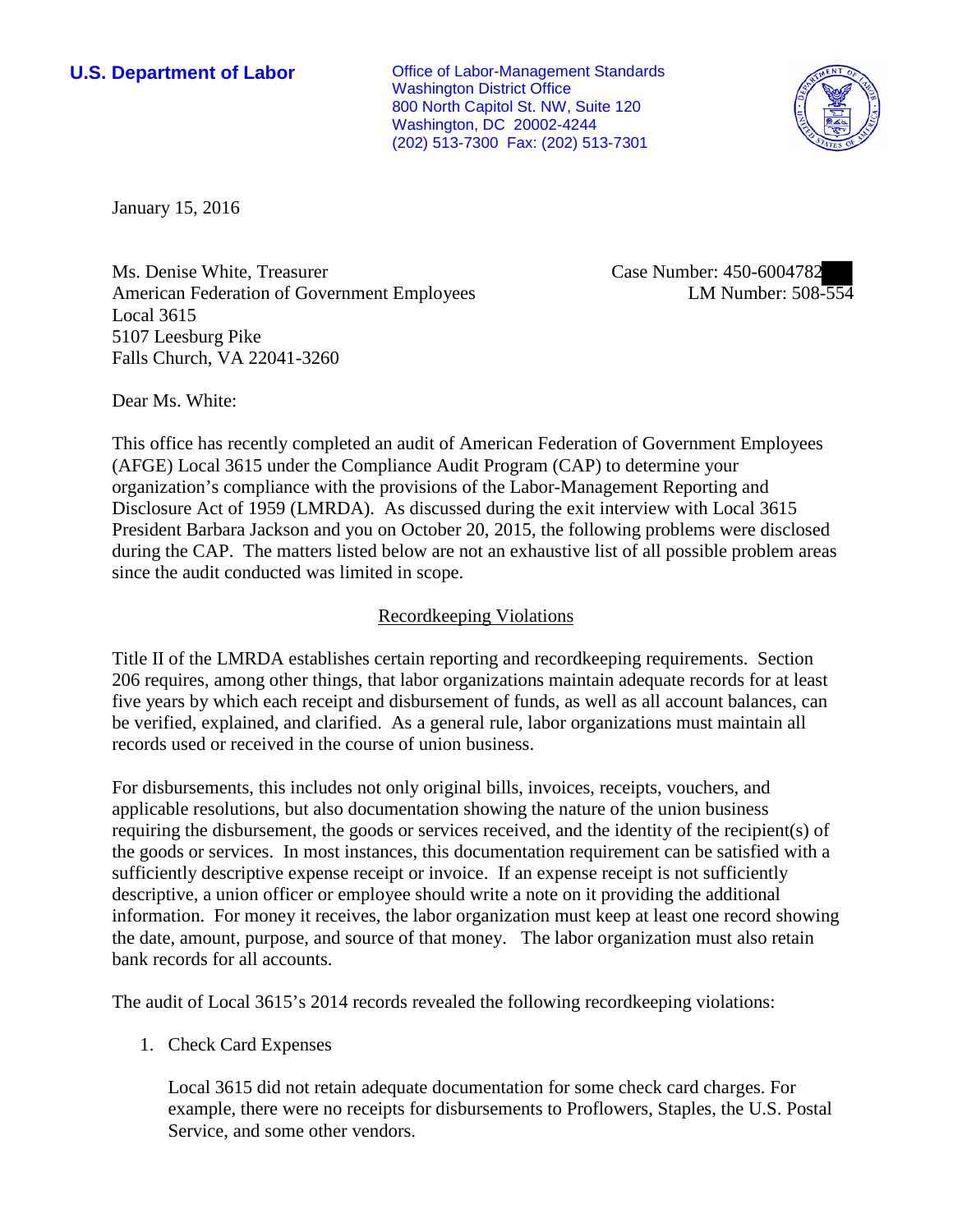As noted above, labor organizations must retain original receipts, bills, and vouchers for all disbursements. The president and treasurer (or corresponding principal officers) of your union, who are required to sign your union's LM report, are responsible for properly maintaining union records.

2. Meal Expenses

Local 3615 did not require officers to submit itemized receipts for meal expenses. The union must maintain itemized receipts provided by restaurants to officers. These itemized receipts are necessary to determine if such disbursements are for union business purposes and to sufficiently fulfill the recordkeeping requirement of LMRDA Section 206.

In addition, Local 3615 records of meal expenses charged to the union check card did not always include a written explanation of the union business conducted or the names and titles of the persons incurring the restaurant charges. Union records of meal expenses must include written explanations of the union business conducted and the full names and titles of all persons who incurred the restaurant charges. Also, the records retained must identify the names of the restaurants where the officers or employees incurred meal expenses.

3. Failure to Retain Bank Transaction Records

Local 3615 failed to maintain some of the bank transaction records for checks to cash that were made from the local's checking account to replenish the union's petty cash fund. Labor organizations must retain all records received in the normal course of business.

4. Disposition of Property

Local Union 3615 purchased gift cards on multiple occasions and gave them to members. However, there was nothing in the union records to indicate who received the gift cards. The union must record in at least one record the dates and names of the recipients of the gift cards.

5. Information Not Recorded in Meeting Minutes

During the audit, the Local 3615 officers advised OLMS that the membership authorized the purchase of a monthly parking pass for Second Vice President Thomas Webb to park his personal vehicle in a garage near the union office. However, there are no membership meeting minutes or anything else in the union's records that reference that approval. Minutes of all membership or executive board meetings must report any disbursement authorizations made at those meetings.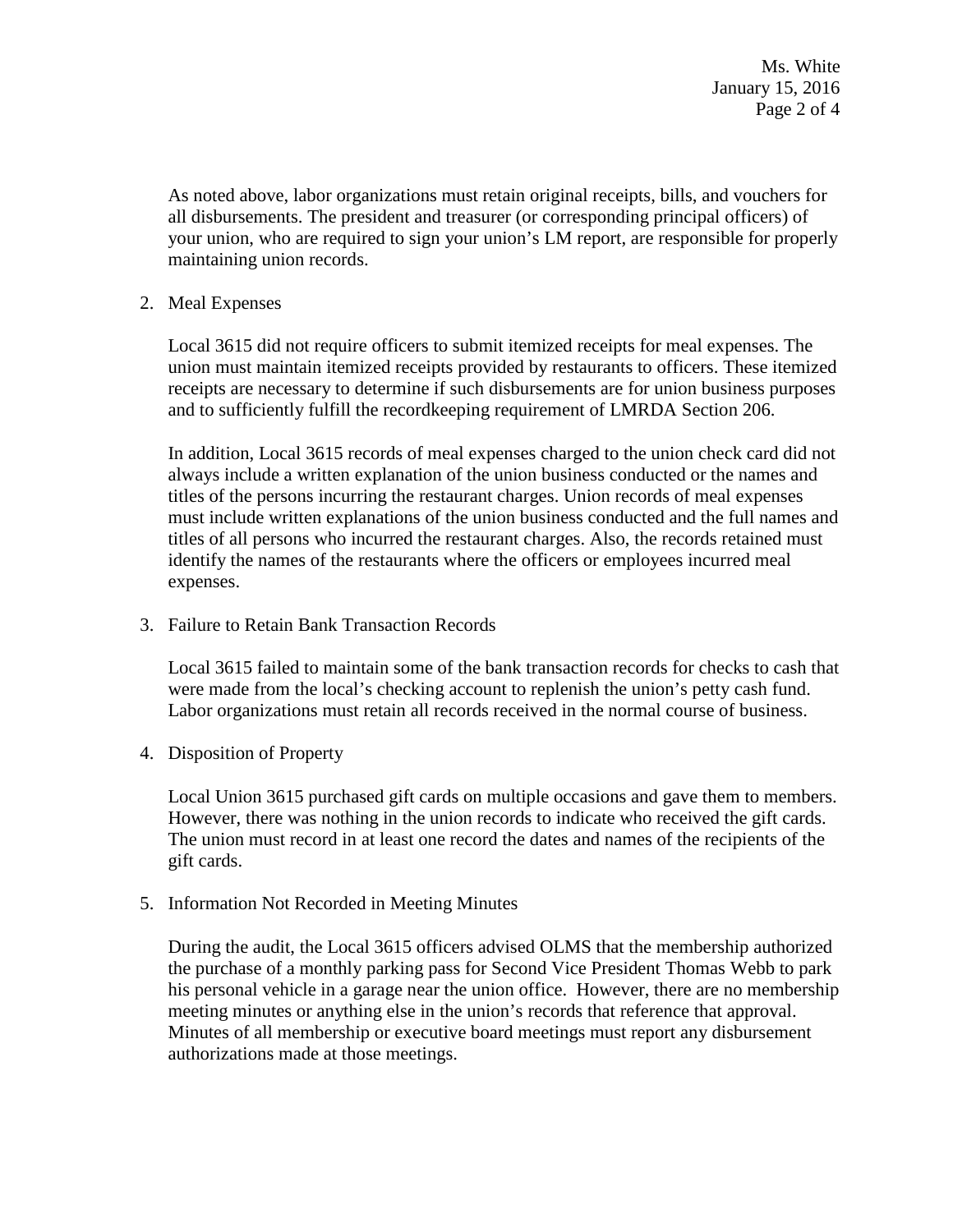Ms. White January 15, 2016 Page 3 of 4

6. Insufficient Descriptions

There were some disbursements in which the union business purpose was not sufficiently descriptive. For example, there were several checks written to members or officers in which the only purpose in the records was "administration" or "social." All disbursement records, including check card receipts, must contain an adequate description of the nature of the union business requiring the disbursement.

Based on your assurance that Local 3615 will retain adequate documentation in the future, OLMS will take no further enforcement action at this time regarding the above violations.

## Reporting Violations

The audit disclosed a violation of LMRDA Section 201(b), which requires labor organizations to file annual financial reports accurately disclosing their financial condition and operations. The Labor Organization Annual Report, Form LM-3, filed by Local 3615 for the fiscal year ended December 31, 2014, was deficient in the following areas:

1. Disbursements to Officers

Local 3615 did not include reimbursements to officers in the amounts reported in Item 24 (All Officers and Disbursements to Officers). Several union officers incurred travel expenses, meals, taxis, parking, and expenses for union cell phones and I-pads during the audit year, but these expenses were not reported next to their name in Item 24, Column E (Allowances and Other Disbursements). Such payments appear to have been erroneously reported in Item 54 (Other Disbursements).

The union must report most direct disbursements to Local 3615 officers and some indirect disbursements made on behalf of its officers in Item 24. A "direct disbursement" to an officer is a payment made to an officer in the form of cash, property, goods, services, or other things of value. An "indirect disbursement" to an officer is a payment to another party (including check card companies) for cash, property, goods, services, or other things of value received by or on behalf of an officer. However, indirect disbursements for temporary lodging (such as a union check issued to a hotel) or for transportation by a public carrier (such as an airline) for an officer traveling on union business should be reported in Item 48 (Office and Administrative Expense).

2. Cash Reconciliation

The cash figure reported in Item  $25(A)$  (Cash – Start of Reporting Period) is not the cash figure according to the union's books after reconciliation to the bank statements. The instructions for Item 25 state that the union should obtain account balances from its books as reconciled to the balances shown on bank statements. The local reported beginning cash of \$108,166 on it LM-3 report, but this number should have been \$96,081.